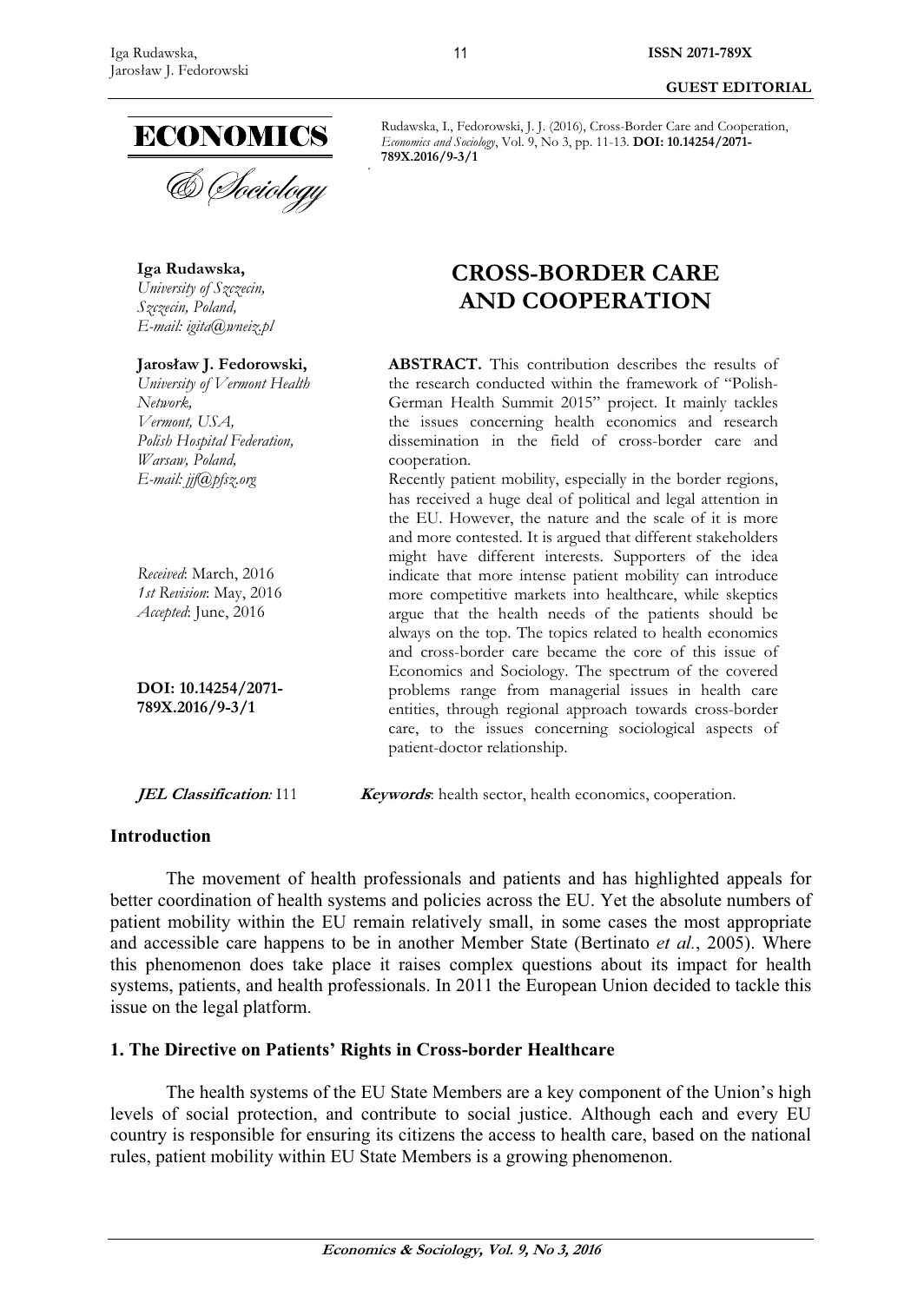It is truth that most citizens prefer to be treated near their own homes, in their native language, and with familiar procedures, but some groups of patients may decide to be treated abroad if it offers some advantage (WHO, 2014). Among these groups are:

- − temporary visitors abroad who travel for work and for leisure,
- − people who retire to another country,
- − citizens in border regions,
- − people going abroad on their own initiative,
- − patients sent abroad by their home systems.

Although the absolute level of patient mobility within EU is still relatively low, the most accessible or appropriate care for certain groups, such as people living in border regions, may be in another EU Member State. It makes cross-border patient mobility within European Union high on the agenda.

In March 2011, the Council and the European Parliament adopted the Directive on Patients' Rights in Cross-border Healthcare. It was to provide a clear legal framework and to clarify the mechanisms involved in providing cross-border care (European Council, 2011). One can read that "*this Directive aims to establish rules for facilitating access to safe and high-quality cross-border healthcare in the Union and to ensure patient mobility in accordance with the principles established by the Court of Justice and to promote cooperation on healthcare between Member States, whilst fully respecting the responsibilities of the Member States for the definition of social security benefits relating to health and for the organisation and delivery of healthcare and medical care and social security benefits, in particular for sickness*" (European Council, 2011).

In 2013 the Directive 2011/24/EU was transposed into national law. These legislative changes that clarified patient entitlements to cross-border care, are very likely to have important impacts on national and EU-wide policies.

# **2. Main objective and results of "PGHS 2015" project**

Although patients mobility across EU, especially across Poland and Germany, is not intense, there are challenges for communication and continuity of care between health professionals for those patients who do receive care abroad. The financial aspects of the patient flow constitutes also fundamental issues in cross-border cooperation. These problems there among those that have been addressed by the project entitled "Polish German Health Summit 2015" (PGHS, 2015). It was a joint initiative, undertaken by the academic and business organizations, namely University of Szczecin, University of Greifswald, German Hospital Federation and Polish Hospital Federation.

The project brings together experienced researchers from Poland and Germany, as well as business people who are active in the field of health care. It engaged altogether 86 scientists and managers, who attended 8 hours of scientific content delivered by 25 speakers. Among hot topics, transposition of the EU Cross -Border Care Directive was particularly interesting. In Germany, to date, 90 thousands of patients have been treated, what constitutes only less than 0.5% of all patients (German Hospital Federation DKG, 2015). Among patients from abroad, 60% have been from the EU member states. Germany has done a lot to facilitate influx of patients from abroad, German Hospital Federation has been the main player for the implementation of the Directive and was asked to organize National Contact Point for Cross Border Care by the German Ministry of Health. The contact point has been established by means of an excellent internet site containing lots of information in English and providing references as well as contact information. German contact point is a good example of proactive policy of an EU member state in implementation of the EU Directive.